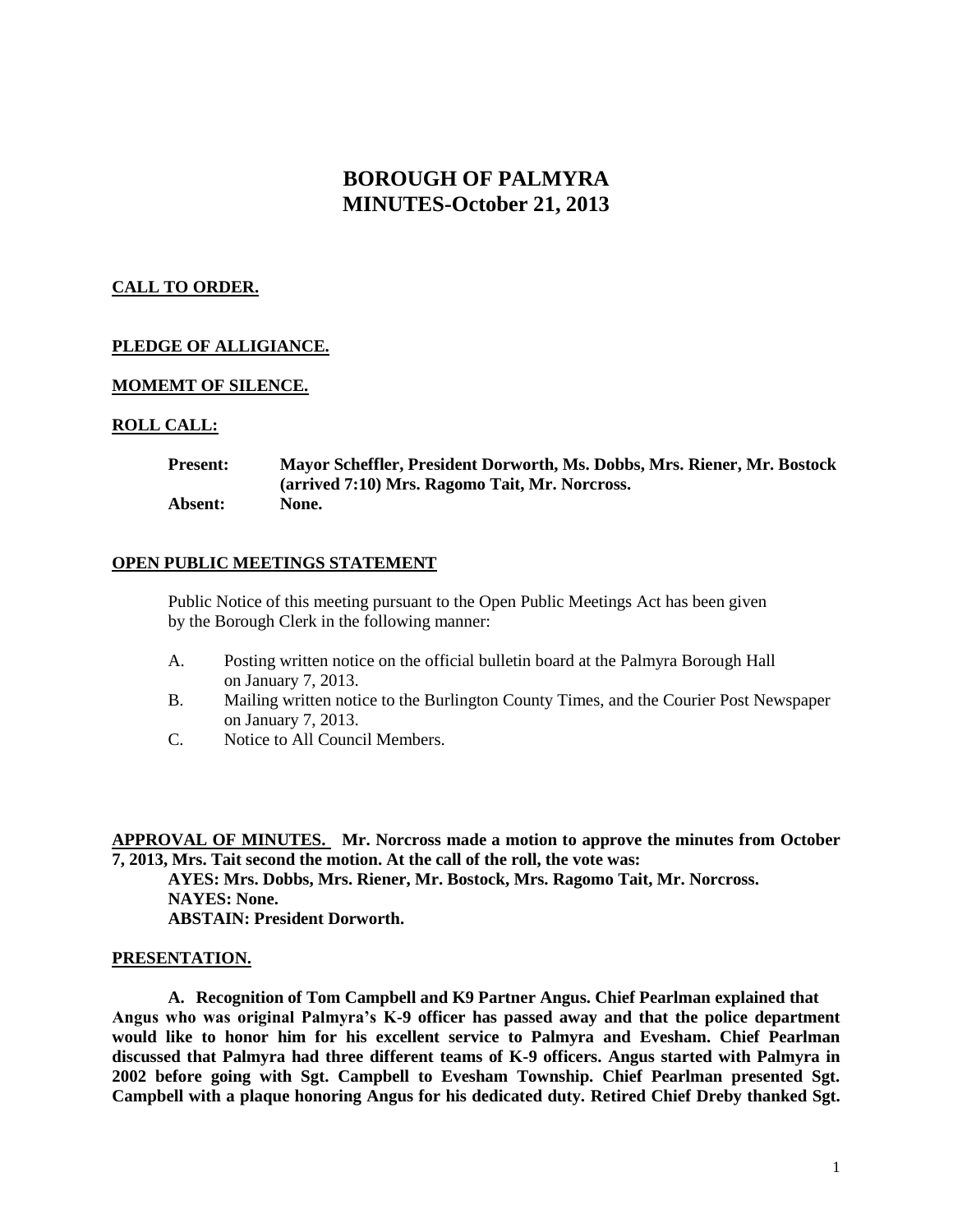**Campbell for his years of service with Angus and that he understands the connection between an officer and the K-9 dogs. Chief Pearlman announced that Sgt. Campbell had just been promoted to Sgt. this month. Sgt. Campbell expressed his gratitude and appreciation for honoring Angus and that he feels honor to have been partner with Angus. Angus was gentle with children, but knew how to be aggressive when he was needed.** 

#### **APPOINTMENTS TO THE POLICE DEPARTMENT.**

**A. Resolution 2013-226, Resolution Appointing Scott Snow A Patrolman For The Borough Of Palmyra Police Department. Mayor Scheffler explained that Patrolman Scott Snow has completed his probation period with the police department and this resolution will make him a permanent member of the Palmyra Police Department. President Dorworth made a motion to approve the resolution, Ms. Dobbs second the motion. At the call of the roll, the vote was:**

**AYES: President Dorworth, Ms. Dobbs, Mrs. Riener, Mr. Bostock, Mrs. Tait, Mr.** 

**Norcross.**

**NAYES: None.** 

**B. Resolution 2013-227, Resolution Appointing Jeremy Jankowski A Patrolman For The Borough Of Palmyra Police Department. Mr. Norcross made a motion to approve the resolution, President Dorworth second the motion. At the call of the roll, the vote was:**

**AYES: President Dorworth, Ms. Dobbs, Mrs. Riener, Mr. Bostock, Mrs. Tait, Mr. Norcross.**

**NAYES: None. Mr. Rosenberg swore in Patrolman Jankowski has a patrolman of the Palmyra Police Department.** 

#### **CORRESPONDENCE.**

**A. Thank you from Willow Shores for Support Of JDRF. Mayor Scheffler read a thank you for the Borough allowing the sale of hoagies at the band shell during the annual town wide yard sale to raise funds for the JDRF association.** 

**B. Cinnaminson Township-Shared Services Agreement Letter (gasoline). President Dorworth made a motion to continue the shared service agreement with Cinnaminson, Mr. Norcross second the motion. All members present voted in favor of the motion.** 

**C. Department of Transportation-Morgan and Highland Avenue. Mr. Kirchner-Environmental Resolutions explained that the DOT has reviewed the request about the light and crosswalk at Morgan and Highland. Their response was that they agree that the light should be fully operational automatic operations. The state will not contribute towards the cost of implanting any changes. Mr. Kirchner discussed that the County and NJ Transit have discussed implanting any changes recommend by the DOT and that he will reach out to the agencies to set up a meeting for a game plan. Mrs. Riener inquired if the Borough will have to pay any of the cost. Mr. Norcross inquired about what cost there would be since the light is already in place. Mr. Kirchner explained that due to changes in the law the light will have to be upgrade to current standards before full function. Burlington County has indicated in previous meetings that they would probably be the largest source of funding in the project. Mrs. Ragomo Tait inquired if the calming study would be of any assistance in the funding. Mr. Kirchner explained that the traffic calming study currently has no funding and it would be a separate entity.** 

**D. Community Center Committee. Mayor Scheffler thanked all of the community center committee members who have placed a lot of effort into getting the organization up and running. Mayor Scheffler introduced the members of the committee: Geneva Di Taranto-President, Gina Tait-Vice President, Mindie Weiner-Treasurer, Judy Belton-Secretary, Clarence Belton, Homer**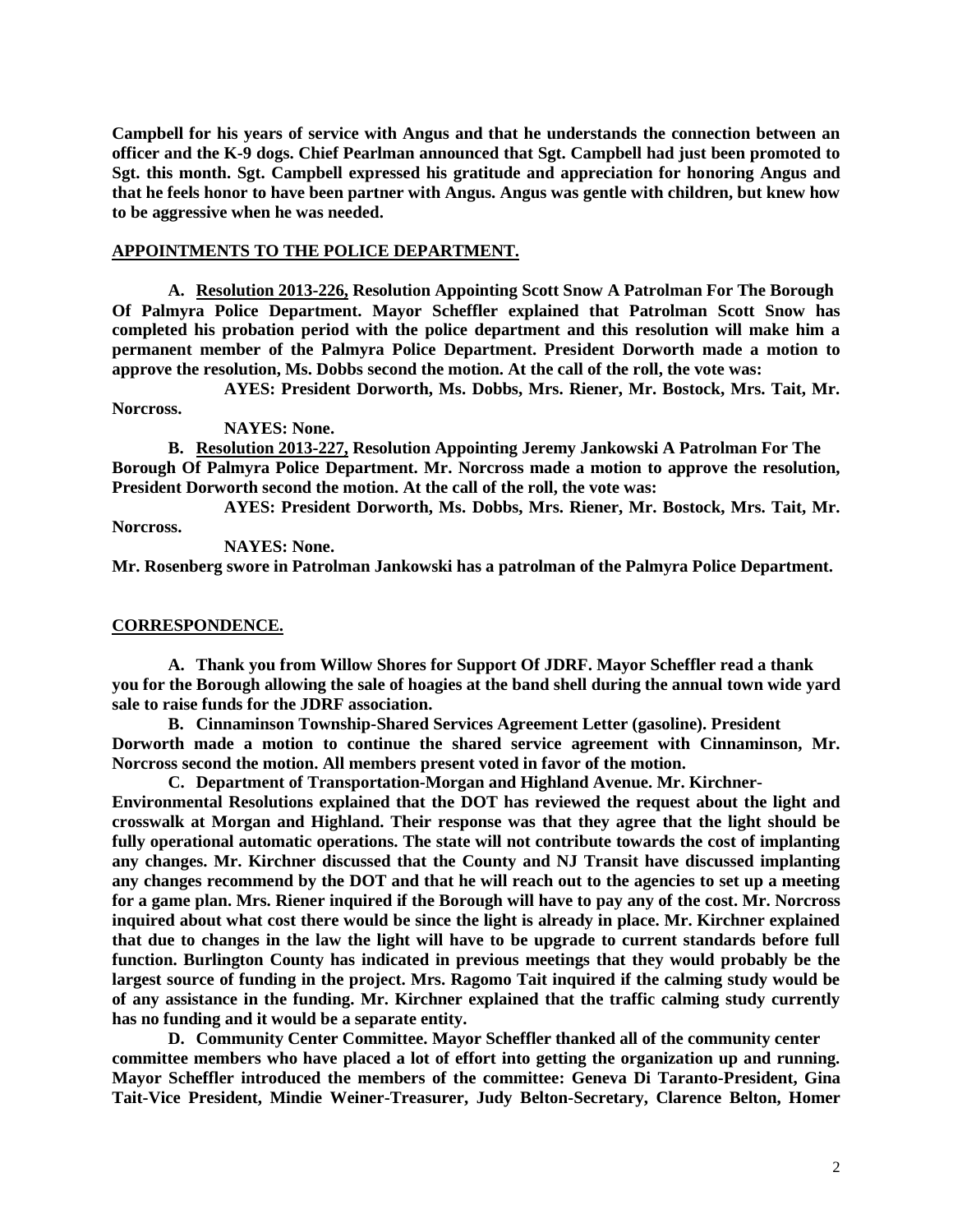**Bruno, Ed Kearney, Eric Pfeiffer. Mrs. Di Taranto discussed that the committee has been working on their goals and by-laws for the last few months. The purpose of the Board is to develop, promote and manage a variety of programs for the Palmyra Community Center. The main goals are bringing organizational structure, direction, leadership and management to the process, create awareness in the community and determining what programs to introduce and funding. Mrs. Di Taranto explained that as a 501c non-profit the committee will be able to apply for grant money. The committee will also have insurance coverage. Mrs. Di Taranto explained that it is important to have good structure as well as standing committees. They have reviewed programs and targeted groups and hope to partner with other groups as well. The committee would like to send out a survey to all residents to make them part of the process. There will be a report given to council every month to keep them inform as well as a website and email blast. The committee is requesting \$5,000. for their expenses till April of 2014. Mayor Scheffler thanked Mrs. Di Taranto for the presentation and that it was very informative. President Dorworth made a motion to allocate the \$5,000 to the committee, Ms. Dobbs second the motion. At the call of the roll, the vote was:**

**AYES: President Dorworth, Ms. Dobbs, Mrs. Riener, Mr. Bostock, Mr. Norcross.**

**NAYES: None. ABSTAIN: Mrs. Ragomo Tait.** 

#### **ORDINANCES ON SECOND READING. (public hearing).**

**A. Ordinances 2013-27, An Ordinance Repealing The BID (Business Improvement District). Mr. Norcross made a motion to open the ordinance for a public hearing, President Dorworth second the motion. All members present voted in favor of the motion. No one from the public wishing to be heard, Ms. Dobbs made a motion to close the public portion. All members present voted in favor of the motion. Mr. Norcross made a motion to adopt the ordinance on second and final reading, Mrs. Riener second the motion. At the call of the roll, the vote was:**

**AYES: President Dorworth, Ms. Dobbs, Mrs. Riener, Mrs. Ragomo Tait, Mr. Norcross.**

**NAYES: None.**

**ABSTAIN: Mr. Bostock.** 

**B. Ordinance 2013-28, An Ordinance Further Amending Ordinance 2013-17, An**

**Ordinance Of The Borough Of Palmyra Requiring The Issuance Of A Certificate Of Occupancy Upon The Sale Of Any Residential Property And Ordinance 2013-25 Which Amended Same. Mayor Scheffler explained that the ordinance had been sent to the Burlington County Realtors for their comments and that the Borough has not heard back from them as of this evening. Mr. Rosenberg discussed that council needs to decide on the number of days to extend the certificate of occupancy in the ordinance. Borough Council discussed using 90 days as the amount of time. Mayor Scheffler announced that the ordinance and public hearing will be continued until the November 4th meeting so that the Borough can reach out again to the Burlington County Realtors Association.** 

**NEW BUSINESS. Consent Agenda- Items A-K will be enacted as a single motion, if any resolution needs additional discussion it will be removed from the consent agenda and voted on separately. Mr. Norcross made a motion to approve the consent agenda, Ms. Dobbs second the motion. At the call of the roll, the vote was:**

**AYES: President Dorworth, Ms. Dobbs, Mrs. Riener, Mr. Bostock, Mrs. Ragomo Tait, Mr. Norcross.**

**NAYES: None.**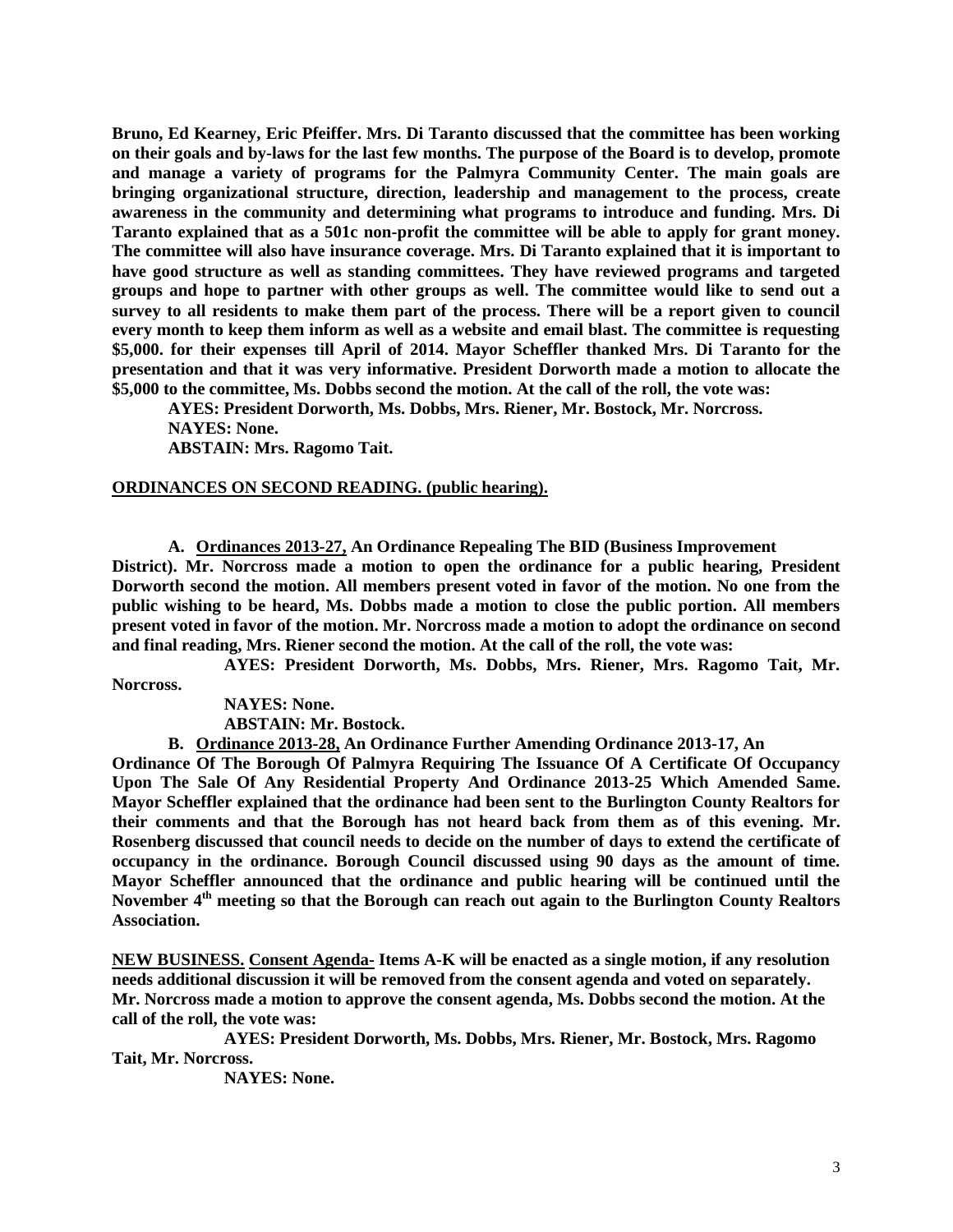**A. Resolution 2013-222, Resolution Cancelling Outstanding Checks On The Financial Records Of The Borough Of Palmyra.**

**B. Resolution 2013-223, Resolution To Close Borough Of Palmyra Recreation Bank Account.**

**C. Resolution 2013-224, Resolution Requesting Approval Of Items Of Revenue And Appropriation N.J.S.A. 40A: 4-87 Chapter 159: DVRPC-Traffic Calming Grant.** 

**D. Resolution 2013-225, Resolution Appointing Crossing Guards For The Borough Of Palmyra.**

**E. Resolution 2013-228, Resolution Transferring Equipment To The Burlington County Sheriff's Department.** 

**F. Resolution 2013-229, Resolution Approving The Payment Of Bills For September, 2013 In The Amount Of \$259,256.89.**

**G. Resolution 2013-230, Resolution Amending Curfew Hours To 10pm For October 26.**

**H. Resolution 2013-231, Resolution Awarding Contract To Environmental Resolutions For The Korman Pump Station And Sludge System Improvements In the Amount Of \$75,000 Per Revised Proposal For Additional Engineering Services Date October 3, 2013.** 

**I. Resolution 2013-232, Resolution Awarding A Contract To Municipal Maintenance Company For Supply And Installation Of A New VFD Blower And The Relocation Of The Blower Drive At The Sewer Treatment Plant In The Amount Of \$10,940.00.**

**J. Resolution 2013-233, Resolution Awarding A Contract To Municipal Maintenance Company For The Supply And Installation Of A Remote Control For VFD #2 In The Main Control Cabinet At The Sewer Treatment Plant In The Amount Of \$1890.00.** 

**K. Resolution 2013-234, Resolution Authorizing the Borough of Palmyra To Advertise For And Receive Bids for Sludge Thickening/Odor Control For Sewer Treatment Plant Which Bid Includes Specifications For Proprietary Products.**

**L. Approval of Treasurer's Report-September, 2013. President Dorworth made a motion to approve the treasurer's report, Mr. Norcross second the motion. All members present voted in favor of the motion.** 

#### **COMMITTEE REPORTS.**

**Charles Street-Mayor Scheffler explained that a letter went out to the residents on Charles Street about work starting soon near the area of the school. Due to extra signage that will be needed for traffic control and parents dropping off their children, the project will not start till the spring. There will need to be parking arrangements made also for residents who do not have a driveway.** 

**Mr. Norcross-Parks and Playgrounds- reported that the football season is completed at the end of the month and that soccer will be ending soon also. The winter soccer will be starting in November.**

**Ms. Kane-Student Representative-reported that the Interact Club will be participating in a Breast Cancer Walk.**

**Mrs. Ragomo Tait-Public Events-reported that the Halloween Parade is on October 30 at 7pm starting in Riverton, October 26 at 10pm is the Rocky Horror Picture Show at the band shell.**

**Mrs. Riener-Shade Tree-Construction-reported that she has received the reports from the Shade Tree Committee and that they had 88 volunteer hours and 110 volunteer hours for the month of August and September. Mrs. Riener discussed that Mrs. Kilmer and Mr. Austin are doing a good job with code enforcement. Mayor Scheffler reported that trees were delivered and planted in thanks to the shade tree committee.** 

**Ms. Dobbs-sewer/public works-reported that all of council received a copy of the report and that it is on file with the Borough Clerk. Brush collection has ended and leave pick up will start in November. Ms. Dobbs informed council that Vanessa Flournoy of Palmyra has passed away and her services are on Thursday.**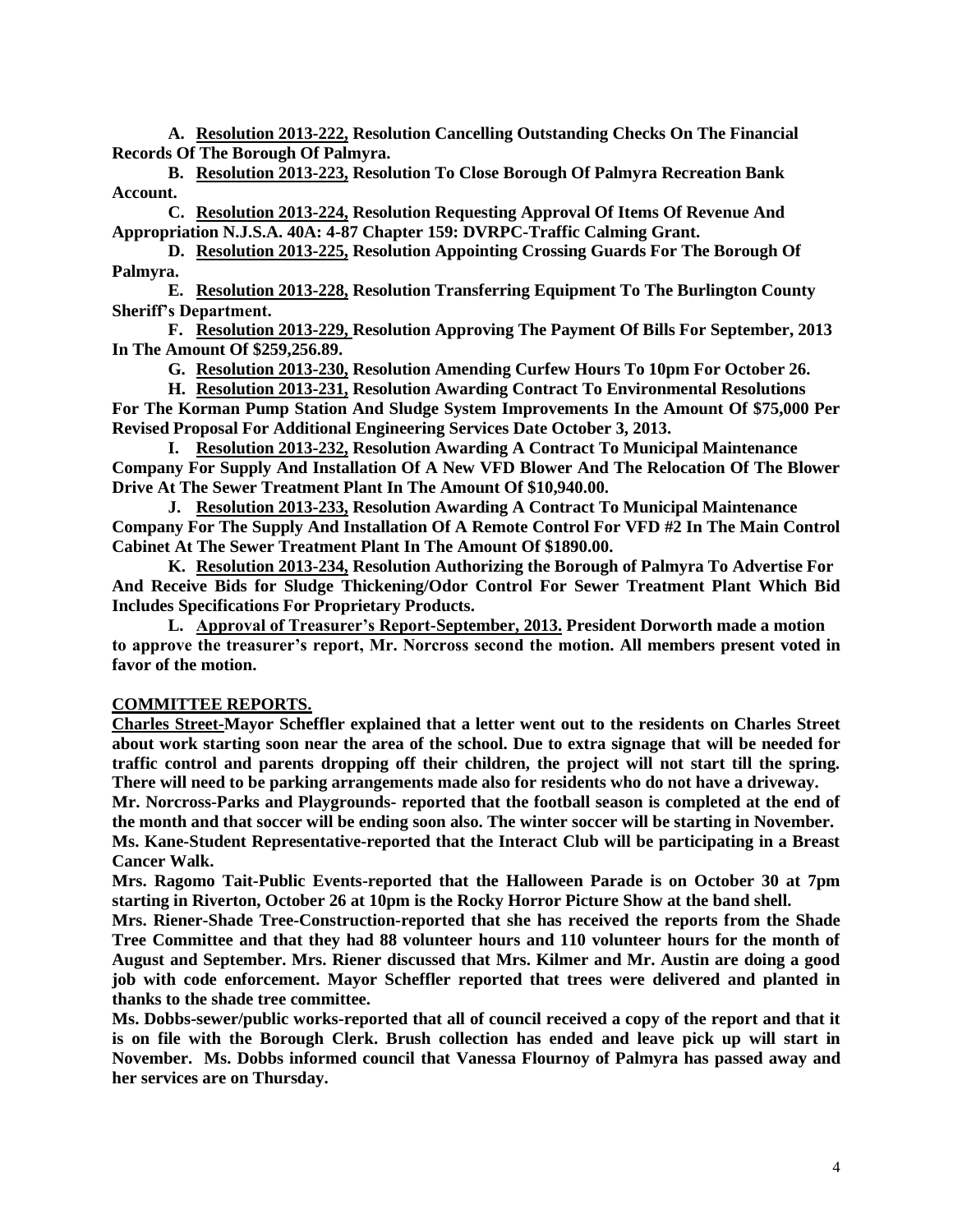**President Dorworth-Public Safety reported that the police department report is on file and thanked the Chief and the Police Department for their proactive investigations. President Dorworth reminded everyone to keep an eye out for all of the children on Halloween who will be out trick or treating and to call the police if someone sees something out of the ordinary.** 

#### **ADMINISTRATOR REPORT.**

**Mr. Gural reported that there have been discussions about residential driveways as part of the Charles Street project. The resident would have to apply for a zoning permit to make sure that there is room for a driveway and as part of the project driveway aprons would be completed at the curb for future use by the resident. Mrs. Riener inquired if Parry Avenue project would be completed by Mischief night-October 30. Mr. Gural replied that it is scheduled to be completed.** 

**PUBLIC COMMENTS. Mr. Norcross made a motion to open the meeting to the public, Mr. Bostock second the motion. All members present voted in favor of the motion.**

**Mr. Clarke-Columbia Avenue inquired if audible signal has been considered for the crossing at Morgan and Highland. Mayor Scheffler requested that Mr. Kirchner review the request with the County and NJ Transit. Mr. Gural requested that Mr. Clark send in a letter stating the reason for the request and that it will help with the request to the County. President Dorworth discussed that the traffic devices are dedicated by set standards. Chief Pearlman explained that he will also reach out to the County and NJ Transit since it is a county intersection.** 

**Mrs. Beck-East Charles explained that she did not see on the website any minutes that listed the reason for the letters to residents of Charles Street about sidewalk repairs being needed. Mayor Scheffler explained that the letters were sent out as part of the Boroughs code enforcement program due to the Burlington County Joint Insurance Fund program and that no tickets were given, just an advisory letter. Mrs. Beck inquired as to what type of work is being done on Charles Street and what section. Mayor Scheffler replied that the project that was awarded will be for work near the Charles Street School to fix the grading, dips and sidewalks. There is about a four block section and that the borough engineers prepare a list showing what roadways are in need of repair first. The list is used when applying for grants to complete the work. Mrs. Beck discussed that Charles Street is part of the Safe Route to schools program and that the Borough should apply for the grants to complete the sidewalk work. Mayor Scheffler explained that the Borough has applied for grants to get the pedestrian crossing at Charles and Cinnaminson and that the Borough never received any grant money for it from Safe Street To Schools. Mrs. Beck inquired about the light at Cinnaminson Avenue and Charles Street and when the work will be done. Chief Pearlman replied that Burlington County is doing the work and they should be starting in the next few weeks. The County has already awarded the work and the mark outs are being completed. Mrs. Beck inquired if the children will have to be rerouted to walk to the school. Chief Pearlman replied that he will monitor the situation and let the school know of any changes. Mrs. Beck inquired as to why one side of her street had new sidewalks and what was the process for the sidewalk violations, who is responsible if the trees push up the sidewalk and also who is responsible for the removable of the tree roots. Mayor Scheffler explained that trees and sidewalks are an ongoing issue. The sidewalk complaints are throughout the entire borough. If a tree needs to be removed, the owner of the property files a notice with the shade tree committee and they review the tree to see if it is dead or in danger of falling. The roots of a tree are also part of the shade tree committee's review. Mrs. Beck inquired as to who pays for the removal of the tree and the roots. Mayor Scheffler explained that if the tree is dead the Borough will remove the tree, but the homeowner is responsible for the maintenance of the sidewalks and the roots. Mrs. Beck discussed that she understands that the sidewalk issue is only because of a couple of residents that use public transportation and are concerned about the condition of the sidewalks. Mayor Scheffler explained that sidewalks are**